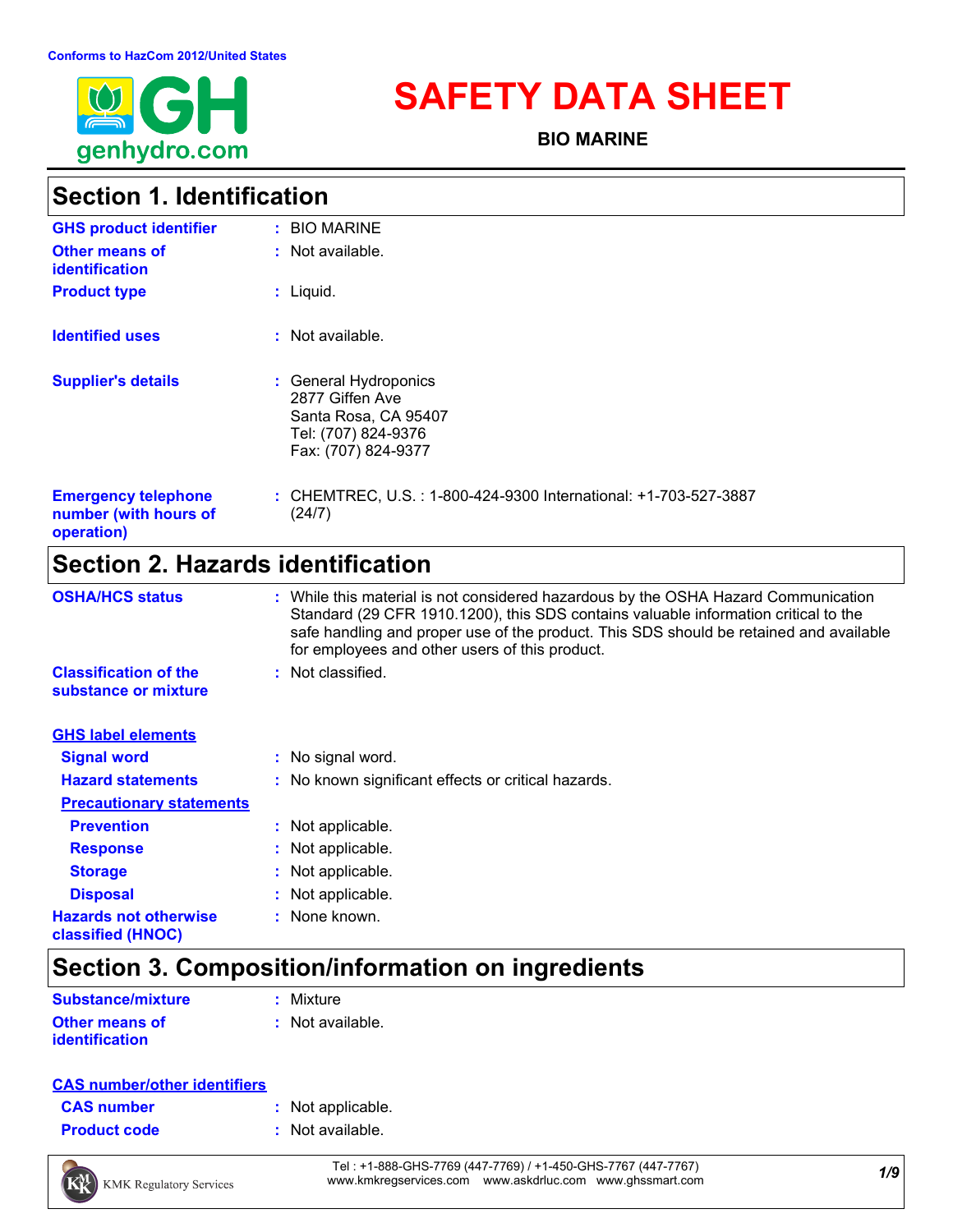

#### **Section 3. Composition/information on ingredients**

**There are no ingredients present which, within the current knowledge of the supplier and in the concentrations applicable, are classified as hazardous to health or the environment and hence require reporting in this section. Occupational exposure limits, if available, are listed in Section 8.**

#### **Section 4. First aid measures**

|                     | <b>Description of necessary first aid measures</b>                                                                                                                                                                                                                                                                                                                                                                  |
|---------------------|---------------------------------------------------------------------------------------------------------------------------------------------------------------------------------------------------------------------------------------------------------------------------------------------------------------------------------------------------------------------------------------------------------------------|
| <b>Eye contact</b>  | : Immediately flush eyes with plenty of water, occasionally lifting the upper and lower<br>eyelids. Check for and remove any contact lenses. Get medical attention if irritation<br>occurs.                                                                                                                                                                                                                         |
| <b>Inhalation</b>   | : Remove victim to fresh air and keep at rest in a position comfortable for breathing. If not<br>breathing, if breathing is irregular or if respiratory arrest occurs, provide artificial<br>respiration or oxygen by trained personnel. It may be dangerous to the person providing<br>aid to give mouth-to-mouth resuscitation. Maintain an open airway. Get medical<br>attention if symptoms occur.              |
| <b>Skin contact</b> | : Flush contaminated skin with plenty of water. Get medical attention if symptoms occur.                                                                                                                                                                                                                                                                                                                            |
| <b>Ingestion</b>    | : Wash out mouth with water. If material has been swallowed and the exposed person is<br>conscious, give small quantities of water to drink. Do not induce vomiting unless<br>directed to do so by medical personnel. If vomiting occurs, the head should be kept low<br>so that vomit does not enter the lungs. Never give anything by mouth to an unconscious<br>person. Get medical attention if symptoms occur. |

#### **Most important symptoms/effects, acute and delayed**

| <u>moot important oymptomo/chooto, aouto una aciayou</u> |                                                                                                                                |
|----------------------------------------------------------|--------------------------------------------------------------------------------------------------------------------------------|
| <b>Potential acute health effects</b>                    |                                                                                                                                |
| Eye contact                                              | : No known significant effects or critical hazards.                                                                            |
| <b>Inhalation</b>                                        | : No known significant effects or critical hazards.                                                                            |
| <b>Skin contact</b>                                      | : No known significant effects or critical hazards.                                                                            |
| <b>Ingestion</b>                                         | : No known significant effects or critical hazards.                                                                            |
| <b>Over-exposure signs/symptoms</b>                      |                                                                                                                                |
| Eye contact                                              | : No known significant effects or critical hazards.                                                                            |
| <b>Inhalation</b>                                        | : No known significant effects or critical hazards.                                                                            |
| <b>Skin contact</b>                                      | : No known significant effects or critical hazards.                                                                            |
| <b>Ingestion</b>                                         | : No known significant effects or critical hazards.                                                                            |
|                                                          | Indication of immediate medical attention and special treatment needed, if necessary                                           |
| <b>Notes to physician</b>                                | : Treat symptomatically. Contact poison treatment specialist immediately if large<br>quantities have been ingested or inhaled. |
| <b>Specific treatments</b>                               | : No specific treatment.                                                                                                       |
| <b>Protection of first-aiders</b>                        | : It may be dangerous to the person providing aid to give mouth-to-mouth resuscitation.                                        |

**See toxicological information (Section 11)**

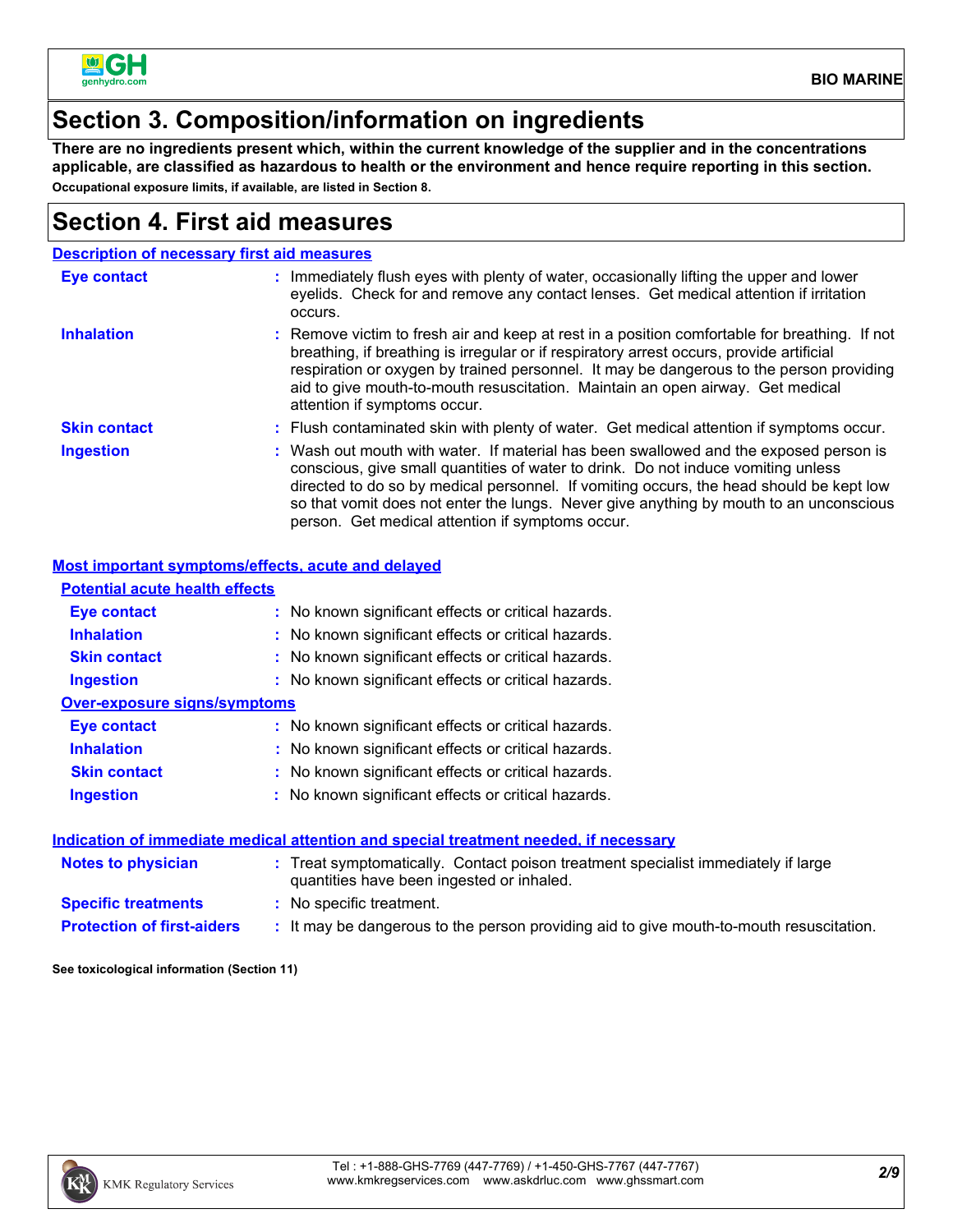

#### **Section 5. Fire-fighting measures**

| <b>Extinguishing media</b>                               |                                                                                                                                                                          |
|----------------------------------------------------------|--------------------------------------------------------------------------------------------------------------------------------------------------------------------------|
| <b>Suitable extinguishing</b><br>media                   | : Use an extinguishing agent suitable for the surrounding fire.                                                                                                          |
| <b>Unsuitable extinguishing</b><br>media                 | : None known.                                                                                                                                                            |
| <b>Specific hazards arising</b><br>from the chemical     | : No specific fire or explosion hazard.                                                                                                                                  |
| <b>Hazardous thermal</b><br>decomposition products       | : Decomposition products may include the following materials:<br>sulfur oxides<br>metal oxide/oxides                                                                     |
| <b>Special protective actions</b><br>for fire-fighters   | : No special measures are required.                                                                                                                                      |
| <b>Special protective</b><br>equipment for fire-fighters | : Fire-fighters should wear appropriate protective equipment and self-contained breathing<br>apparatus (SCBA) with a full face-piece operated in positive pressure mode. |

#### **Section 6. Accidental release measures**

#### **Environmental precautions Personal precautions, protective equipment and emergency procedures :** Avoid dispersal of spilled material and runoff and contact with soil, waterways, drains **:** Avoid breathing vapor or mist. Provide adequate ventilation. Wear appropriate respirator when ventilation is inadequate. Put on appropriate personal protective equipment. and sewers. Inform the relevant authorities if the product has caused environmental pollution (sewers, waterways, soil or air). **Methods and materials for containment and cleaning up For non-emergency personnel For emergency responders :** If specialized clothing is required to deal with the spillage, take note of any information in Section 8 on suitable and unsuitable materials. See also the information in "For nonemergency personnel". **Spill** Stop leak if without risk. Move containers from spill area. Prevent entry into sewers, water courses, basements or confined areas. Wash spillages into an effluent treatment plant or proceed as follows. Contain and collect spillage with non-combustible, absorbent material e.g. sand, earth, vermiculite or diatomaceous earth and place in container for disposal according to local regulations (see Section 13). Dispose of via a

### **Section 7. Handling and storage**

#### **Precautions for safe handling**

| <b>Protective measures</b>                       | : Put on appropriate personal protective equipment (see Section 8).                                                                                                                                                                                                    |
|--------------------------------------------------|------------------------------------------------------------------------------------------------------------------------------------------------------------------------------------------------------------------------------------------------------------------------|
| <b>Advice on general</b><br>occupational hygiene | : Eating, drinking and smoking should be prohibited in areas where this material is<br>handled, stored and processed. Workers should wash hands and face before eating,<br>drinking and smoking. See also Section 8 for additional information on hygiene<br>measures. |

information and Section 13 for waste disposal.



licensed waste disposal contractor. Note: see Section 1 for emergency contact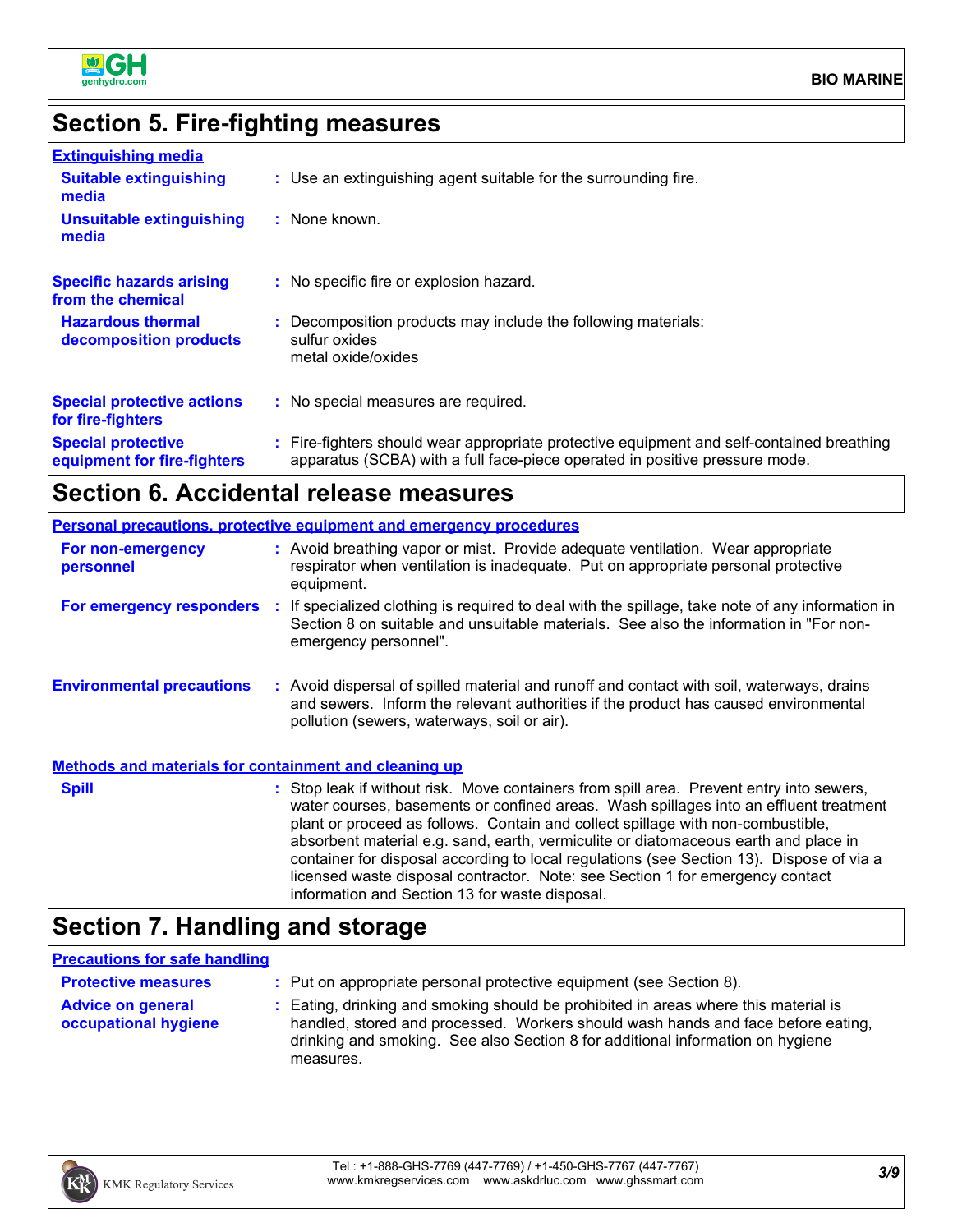

#### **Section 7. Handling and storage**

|                          | <b>Conditions for safe storage, :</b> Store in accordance with local regulations. Store in original container protected from                                               |
|--------------------------|----------------------------------------------------------------------------------------------------------------------------------------------------------------------------|
| including any            | direct sunlight in a dry, cool and well-ventilated area, away from incompatible materials                                                                                  |
| <i>incompatibilities</i> | (see Section 10) and food and drink. Keep container tightly closed and sealed until<br>ready for use. Containers that have been opened must be carefully resealed and kept |
|                          | upright to prevent leakage. Do not store in unlabeled containers. Use appropriate<br>containment to avoid environmental contamination.                                     |

### **Section 8. Exposure controls/personal protection**

| <b>Control parameters</b>                         |                                                                                                                                                                                                                                                                                                                                                                                                   |
|---------------------------------------------------|---------------------------------------------------------------------------------------------------------------------------------------------------------------------------------------------------------------------------------------------------------------------------------------------------------------------------------------------------------------------------------------------------|
| <b>Occupational exposure limits</b><br>None.      |                                                                                                                                                                                                                                                                                                                                                                                                   |
| <b>Appropriate engineering</b><br><b>controls</b> | : Good general ventilation should be sufficient to control worker exposure to airborne<br>contaminants.                                                                                                                                                                                                                                                                                           |
| <b>Environmental exposure</b><br><b>controls</b>  | : Emissions from ventilation or work process equipment should be checked to ensure<br>they comply with the requirements of environmental protection legislation.                                                                                                                                                                                                                                  |
| <b>Individual protection measures</b>             |                                                                                                                                                                                                                                                                                                                                                                                                   |
| <b>Hygiene measures</b>                           | : Wash hands, forearms and face thoroughly after handling chemical products, before<br>eating, smoking and using the lavatory and at the end of the working period.<br>Appropriate techniques should be used to remove potentially contaminated clothing.<br>Wash contaminated clothing before reusing. Ensure that eyewash stations and safety<br>showers are close to the workstation location. |
| <b>Eye/face protection</b>                        | Safety eyewear complying with an approved standard should be used when a risk<br>assessment indicates this is necessary to avoid exposure to liquid splashes, mists,<br>gases or dusts. If contact is possible, the following protection should be worn, unless<br>the assessment indicates a higher degree of protection: safety glasses with side-shields.                                      |
| <b>Skin protection</b>                            |                                                                                                                                                                                                                                                                                                                                                                                                   |
| <b>Hand protection</b>                            | : Chemical-resistant, impervious gloves complying with an approved standard should be<br>worn at all times when handling chemical products if a risk assessment indicates this is<br>necessary.                                                                                                                                                                                                   |
| <b>Body protection</b>                            | : Personal protective equipment for the body should be selected based on the task being<br>performed and the risks involved and should be approved by a specialist before<br>handling this product.                                                                                                                                                                                               |
| <b>Other skin protection</b>                      | : Appropriate footwear and any additional skin protection measures should be selected<br>based on the task being performed and the risks involved and should be approved by a<br>specialist before handling this product.                                                                                                                                                                         |
| <b>Respiratory protection</b>                     | : Based on the hazard and potential for exposure, select a respirator that meets the<br>appropriate standard or certification. Respirators must be used according to a<br>respiratory protection program to ensure proper fitting, training, and other important<br>aspects of use.                                                                                                               |

## **Section 9. Physical and chemical properties**

|                       | : $-1^{\circ}C(30.2^{\circ}F)$ |
|-----------------------|--------------------------------|
| <b>Melting point</b>  |                                |
| pH                    | $: 3.45 \pm 0.5$               |
| <b>Odor threshold</b> | : Not available.               |
| <b>Odor</b>           | : Strong marine smell.         |
| <b>Color</b>          | Brown.<br>÷.                   |
| <b>Physical state</b> | : Liquid. [Aqueous solution.]  |
| <b>Appearance</b>     |                                |



*4/9* Tel : +1-888-GHS-7769 (447-7769) / +1-450-GHS-7767 (447-7767) www.kmkregservices.com www.askdrluc.com www.ghssmart.com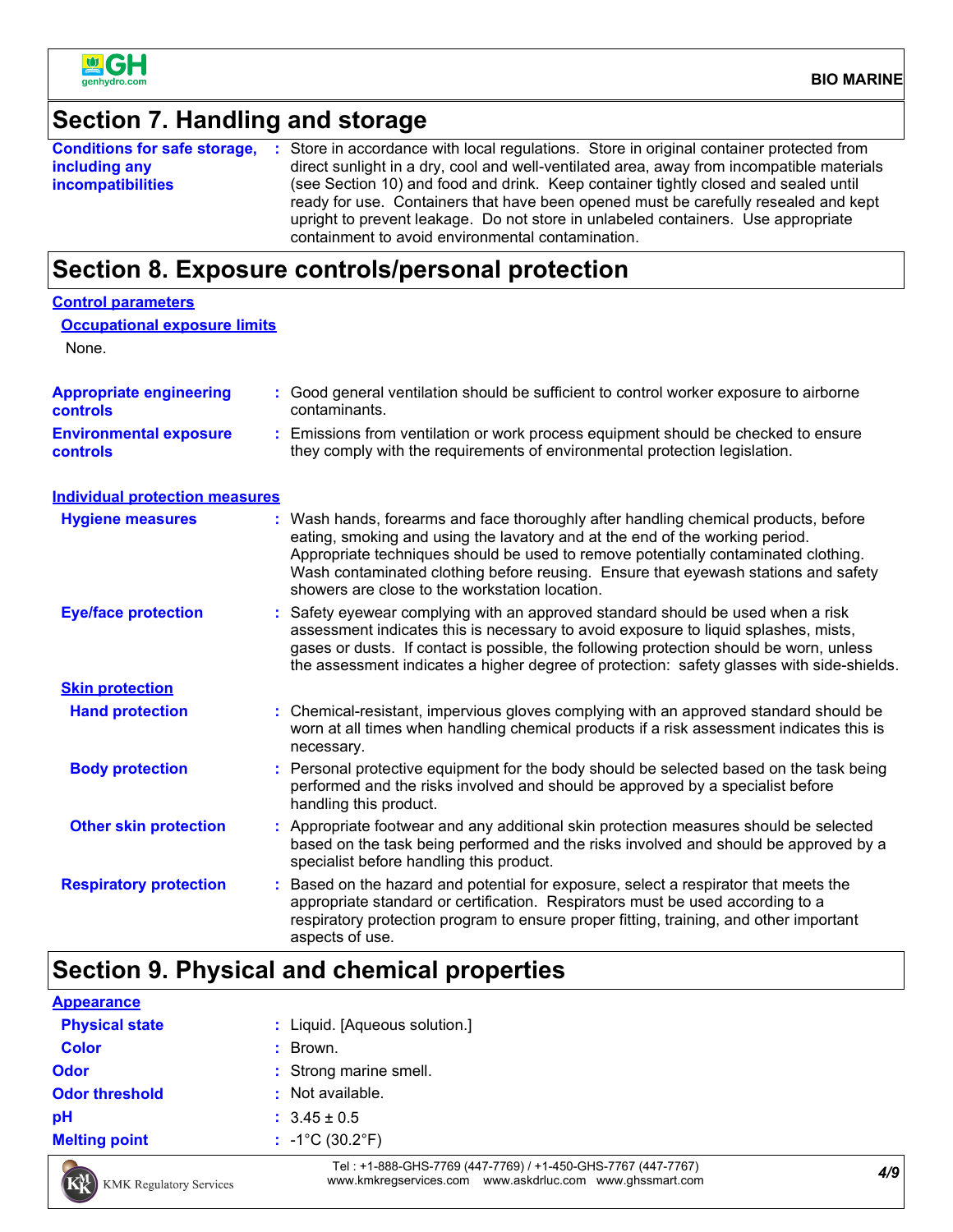

### **Section 9. Physical and chemical properties**

| <b>Boiling point</b>                              | : $100^{\circ}$ C (212 $^{\circ}$ F) |  |
|---------------------------------------------------|--------------------------------------|--|
| <b>Flash point</b>                                | $:$ Not available.                   |  |
| <b>Evaporation rate</b>                           | : Not available.                     |  |
| <b>Flammability (solid, gas)</b>                  | $:$ Not available.                   |  |
| Lower and upper explosive<br>(flammable) limits   | $:$ Not available.                   |  |
| <b>Vapor pressure</b>                             | $:$ Not available.                   |  |
| <b>Vapor density</b>                              | : Not available.                     |  |
| <b>Relative density</b>                           | $: 1.2 \pm 0.06$                     |  |
| <b>Solubility</b>                                 | $:$ Soluble.                         |  |
| <b>Partition coefficient: n-</b><br>octanol/water | $:$ Not available.                   |  |
| <b>Auto-ignition temperature</b>                  | : Not available.                     |  |
| <b>Decomposition temperature</b>                  | : Not available.                     |  |
| <b>Viscosity</b>                                  | $:$ Not available.                   |  |
| <b>Volatility</b>                                 | : Not available.                     |  |
|                                                   |                                      |  |

### **Section 10. Stability and reactivity**

| <b>Reactivity</b>                            | : No specific test data related to reactivity available for this product or its ingredients.              |
|----------------------------------------------|-----------------------------------------------------------------------------------------------------------|
| <b>Chemical stability</b>                    | : The product is stable.                                                                                  |
| <b>Possibility of hazardous</b><br>reactions | : Under normal conditions of storage and use, hazardous reactions will not occur.                         |
| <b>Conditions to avoid</b>                   | : No specific data.                                                                                       |
| <b>Incompatible materials</b>                | : Reactive or incompatible with the following materials: oxidizing materials.                             |
| <b>Hazardous decomposition</b><br>products   | : Under normal conditions of storage and use, hazardous decomposition products should<br>not be produced. |

### **Section 11. Toxicological information**

| Information on toxicological effects               |  |
|----------------------------------------------------|--|
| <b>Acute toxicity</b>                              |  |
| There is no data available.                        |  |
| <b>Irritation/Corrosion</b>                        |  |
| There is no data available.                        |  |
| <b>Sensitization</b>                               |  |
| There is no data available.                        |  |
| <b>Carcinogenicity</b>                             |  |
| There is no data available.                        |  |
| Specific target organ toxicity (single exposure)   |  |
| There is no data available.                        |  |
| Specific target organ toxicity (repeated exposure) |  |



*5/9* Tel : +1-888-GHS-7769 (447-7769) / +1-450-GHS-7767 (447-7767) www.kmkregservices.com www.askdrluc.com www.ghssmart.com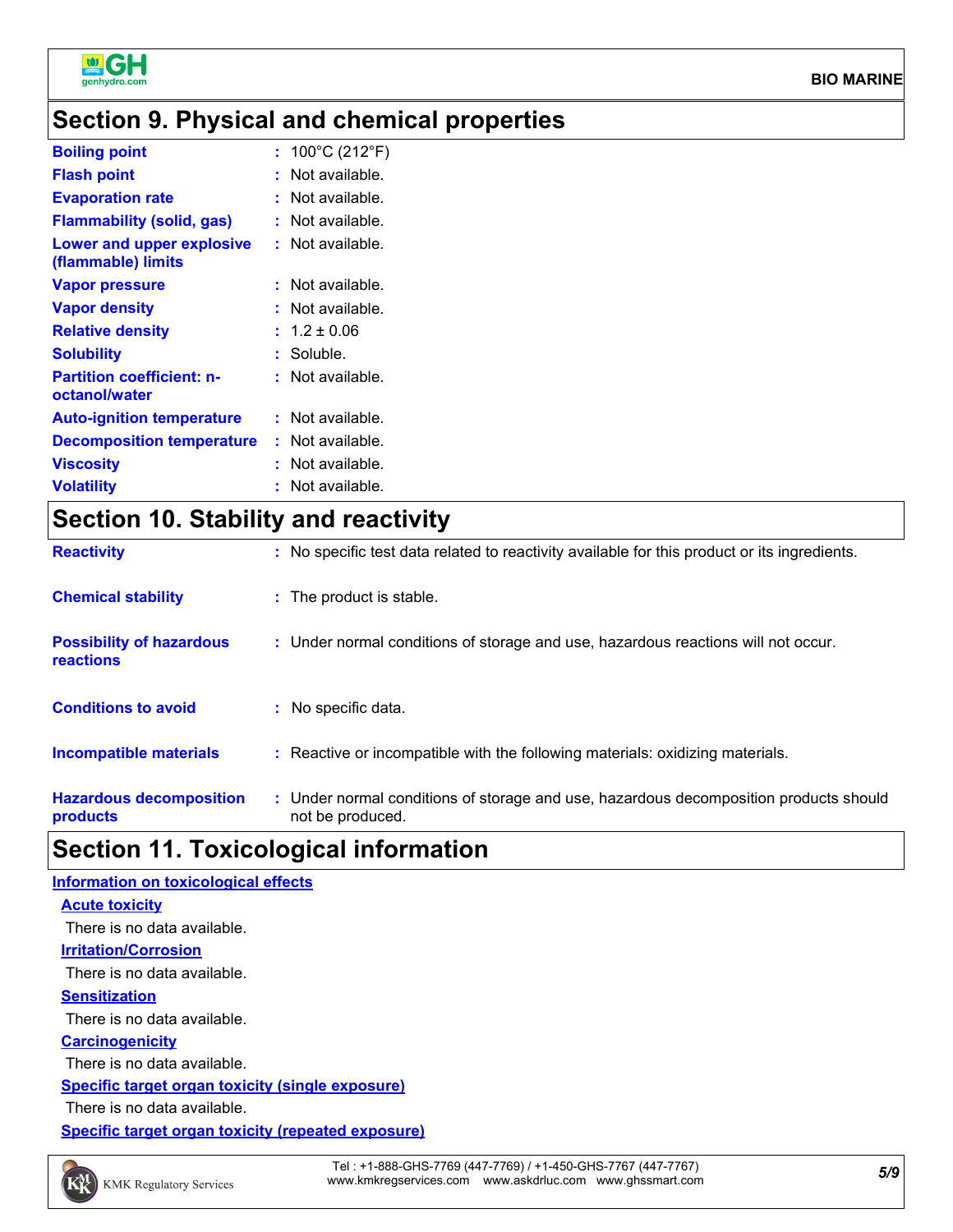

#### **Section 11. Toxicological information**

There is no data available.

#### **Aspiration hazard**

There is no data available.

| Information on the likely<br>routes of exposure | : Dermal contact. Eye contact. Inhalation. Ingestion. |
|-------------------------------------------------|-------------------------------------------------------|
| <b>Potential acute health effects</b>           |                                                       |
| <b>Eye contact</b>                              | : No known significant effects or critical hazards.   |
| <b>Inhalation</b>                               | : No known significant effects or critical hazards.   |
| <b>Skin contact</b>                             | : No known significant effects or critical hazards.   |
| <b>Ingestion</b>                                | : No known significant effects or critical hazards.   |
|                                                 |                                                       |

#### **Symptoms related to the physical, chemical and toxicological characteristics**

| Eye contact         | : No known significant effects or critical hazards. |
|---------------------|-----------------------------------------------------|
| <b>Inhalation</b>   | : No known significant effects or critical hazards. |
| <b>Skin contact</b> | : No known significant effects or critical hazards. |
| <b>Ingestion</b>    | : No known significant effects or critical hazards. |

#### **Delayed and immediate effects and also chronic effects from short and long term exposure**

| <b>Short term exposure</b>              |                                                     |
|-----------------------------------------|-----------------------------------------------------|
| <b>Potential immediate</b><br>effects   | : No known significant effects or critical hazards. |
| <b>Potential delayed effects</b>        | : No known significant effects or critical hazards. |
| <b>Long term exposure</b>               |                                                     |
| <b>Potential immediate</b><br>effects   | : No known significant effects or critical hazards. |
| <b>Potential delayed effects</b>        | : No known significant effects or critical hazards. |
| <b>Potential chronic health effects</b> |                                                     |
| <b>General</b>                          | : No known significant effects or critical hazards. |
| <b>Carcinogenicity</b>                  | : No known significant effects or critical hazards. |
| <b>Mutagenicity</b>                     | : No known significant effects or critical hazards. |
| <b>Teratogenicity</b>                   | : No known significant effects or critical hazards. |
| <b>Developmental effects</b>            | : No known significant effects or critical hazards. |
| <b>Fertility effects</b>                | : No known significant effects or critical hazards. |

#### **Numerical measures of toxicity**

**Acute toxicity estimates**

There is no data available.

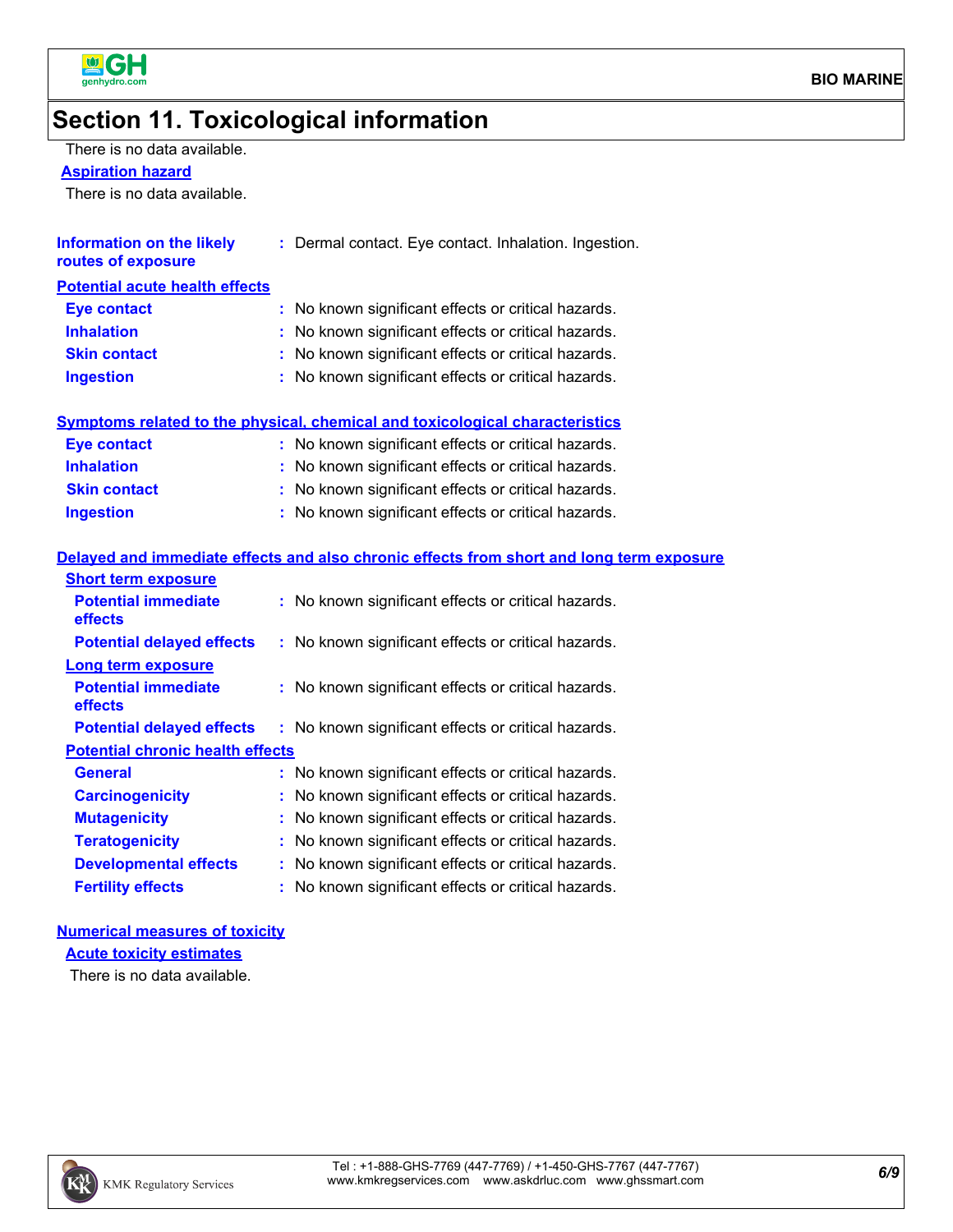

### **Section 12. Ecological information**

#### **Toxicity**

There is no data available.

#### **Persistence and degradability**

There is no data available.

| <b>Bioaccumulative potential</b>                        |                                          |
|---------------------------------------------------------|------------------------------------------|
| There is no data available.                             |                                          |
| <b>Mobility in soil</b>                                 |                                          |
| <b>Soil/water partition</b><br><b>coefficient (Koc)</b> | $\therefore$ There is no data available. |

| <b>Other adverse effects</b> | : No known significant effects or critical hazards. |
|------------------------------|-----------------------------------------------------|
|------------------------------|-----------------------------------------------------|

#### **Section 13. Disposal considerations**

| : The generation of waste should be avoided or minimized wherever possible. Disposal<br><b>Disposal methods</b><br>of this product, solutions and any by-products should comply with the requirements of<br>environmental protection and waste disposal legislation and any regional local authority<br>requirements. Dispose of surplus and non-recyclable products via a licensed waste<br>disposal contractor. Waste should not be disposed of untreated to the sewer unless<br>fully compliant with the requirements of all authorities with jurisdiction. Waste packaging<br>should be recycled. Incineration or landfill should only be considered when recycling is<br>not feasible. This material and its container must be disposed of in a safe way. Empty<br>containers or liners may retain some product residues. Avoid dispersal of spilled<br>material and runoff and contact with soil, waterways, drains and sewers. |
|---------------------------------------------------------------------------------------------------------------------------------------------------------------------------------------------------------------------------------------------------------------------------------------------------------------------------------------------------------------------------------------------------------------------------------------------------------------------------------------------------------------------------------------------------------------------------------------------------------------------------------------------------------------------------------------------------------------------------------------------------------------------------------------------------------------------------------------------------------------------------------------------------------------------------------------|

### **Section 14. Transport information**

|                                      | <b>DOT Classification</b> | <b>IMDG</b>              | <b>IATA</b>                  |
|--------------------------------------|---------------------------|--------------------------|------------------------------|
| <b>UN number</b>                     | Not regulated.            | Not regulated.           | Not regulated.               |
| <b>UN proper</b><br>shipping name    |                           |                          |                              |
| <b>Transport</b><br>hazard class(es) | $\overline{\phantom{0}}$  |                          | $\qquad \qquad \blacksquare$ |
| <b>Packing group</b>                 | $\blacksquare$            | $\overline{\phantom{0}}$ | $\qquad \qquad \blacksquare$ |
| <b>Environmental</b><br>hazards      | No.                       | No.                      | No.                          |
| <b>Additional</b><br>information     |                           |                          |                              |

**AERG :** Not applicable

**Special precautions for user Transport within user's premises:** always transport in closed containers that are **:** upright and secure. Ensure that persons transporting the product know what to do in the event of an accident or spillage.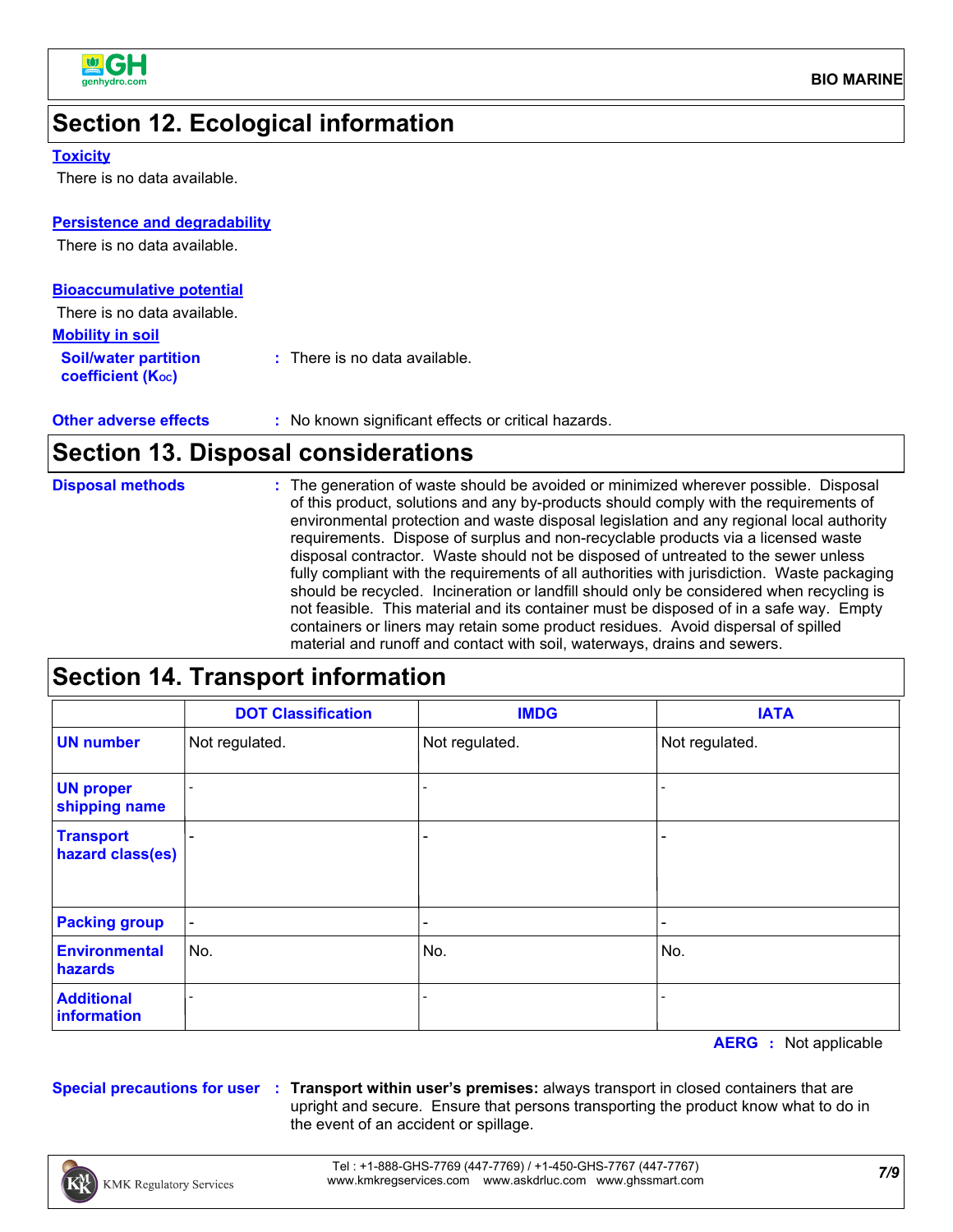

### **Section 14. Transport information**

**Transport in bulk according :** Not available. **to Annex II of MARPOL and the IBC Code**

### **Section 15. Regulatory information**

| <b>U.S. Federal regulations</b>                                                   | : TSCA 8(a) CDR Exempt/Partial exemption: Not determined |
|-----------------------------------------------------------------------------------|----------------------------------------------------------|
|                                                                                   | United States inventory (TSCA 8b): Not determined.       |
| <b>Clean Air Act Section 112</b><br>(b) Hazardous Air<br><b>Pollutants (HAPs)</b> | : Not listed                                             |
| <b>Clean Air Act Section 602</b><br><b>Class I Substances</b>                     | : Not listed                                             |
| <b>Clean Air Act Section 602</b><br><b>Class II Substances</b>                    | : Not listed                                             |
| <b>DEA List I Chemicals</b><br>(Precursor Chemicals)                              | : Not listed                                             |
| <b>DEA List II Chemicals</b><br><b>(Essential Chemicals)</b>                      | : Not listed                                             |
| <b>SARA 302/304</b>                                                               |                                                          |
| <b>Composition/information on ingredients</b>                                     |                                                          |
| No products were found.                                                           |                                                          |
| <b>SARA 304 RQ</b>                                                                | : Not applicable.                                        |
| <b>SARA 311/312</b>                                                               |                                                          |
| <b>Classification</b>                                                             | : Not applicable.                                        |
| <b>SARA 313</b>                                                                   |                                                          |
| No products were found.                                                           |                                                          |
| <b>State regulations</b>                                                          |                                                          |
| <b>Massachusetts</b>                                                              | : None of the components are listed.                     |
| <b>New York</b>                                                                   | : None of the components are listed.                     |
| <b>New Jersey</b>                                                                 | : None of the components are listed.                     |
| <b>Pennsylvania</b>                                                               | : None of the components are listed.                     |
| <b>California Prop. 65</b>                                                        |                                                          |
| No products were found.                                                           |                                                          |

#### **Section 16. Other information**

| <b>History</b>           |                                |
|--------------------------|--------------------------------|
| Date of issue mm/dd/yyyy | : 02/15/2016                   |
| Date of previous issue   | : 06/30/2015                   |
| <b>Version</b>           | $\pm$ 3                        |
| <b>Prepared by</b>       | : KMK Regulatory Services Inc. |